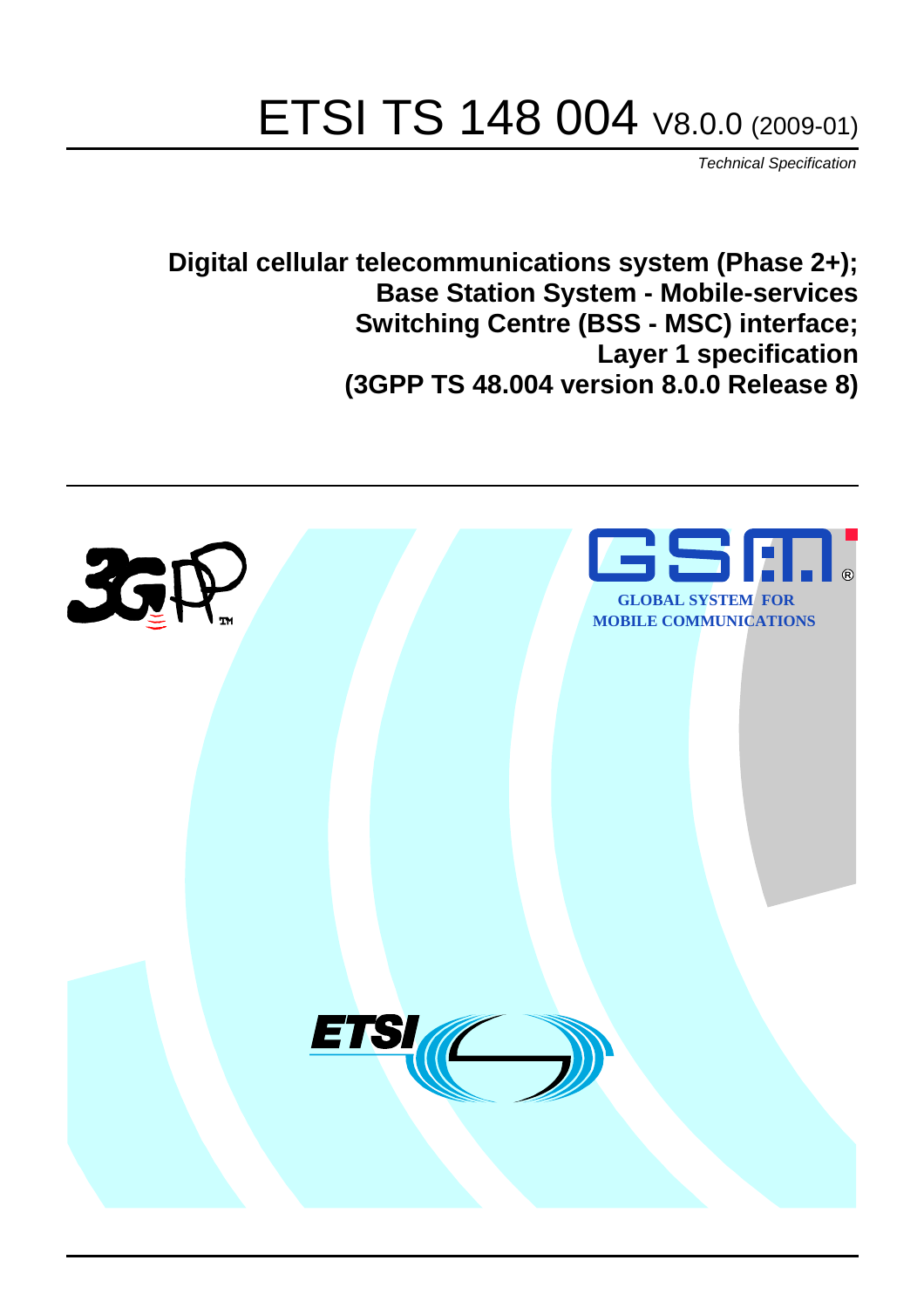Reference RTS/TSGG-0248004v800

> Keywords GSM

#### *ETSI*

#### 650 Route des Lucioles F-06921 Sophia Antipolis Cedex - FRANCE

Tel.: +33 4 92 94 42 00 Fax: +33 4 93 65 47 16

Siret N° 348 623 562 00017 - NAF 742 C Association à but non lucratif enregistrée à la Sous-Préfecture de Grasse (06) N° 7803/88

#### *Important notice*

Individual copies of the present document can be downloaded from: [http://www.etsi.org](http://www.etsi.org/)

The present document may be made available in more than one electronic version or in print. In any case of existing or perceived difference in contents between such versions, the reference version is the Portable Document Format (PDF). In case of dispute, the reference shall be the printing on ETSI printers of the PDF version kept on a specific network drive within ETSI Secretariat.

Users of the present document should be aware that the document may be subject to revision or change of status. Information on the current status of this and other ETSI documents is available at <http://portal.etsi.org/tb/status/status.asp>

If you find errors in the present document, please send your comment to one of the following services: [http://portal.etsi.org/chaircor/ETSI\\_support.asp](http://portal.etsi.org/chaircor/ETSI_support.asp)

#### *Copyright Notification*

No part may be reproduced except as authorized by written permission. The copyright and the foregoing restriction extend to reproduction in all media.

> © European Telecommunications Standards Institute 2009. All rights reserved.

**DECT**TM, **PLUGTESTS**TM, **UMTS**TM, **TIPHON**TM, the TIPHON logo and the ETSI logo are Trade Marks of ETSI registered for the benefit of its Members.

**3GPP**TM is a Trade Mark of ETSI registered for the benefit of its Members and of the 3GPP Organizational Partners. **LTE**™ is a Trade Mark of ETSI currently being registered

for the benefit of its Members and of the 3GPP Organizational Partners.

**GSM**® and the GSM logo are Trade Marks registered and owned by the GSM Association.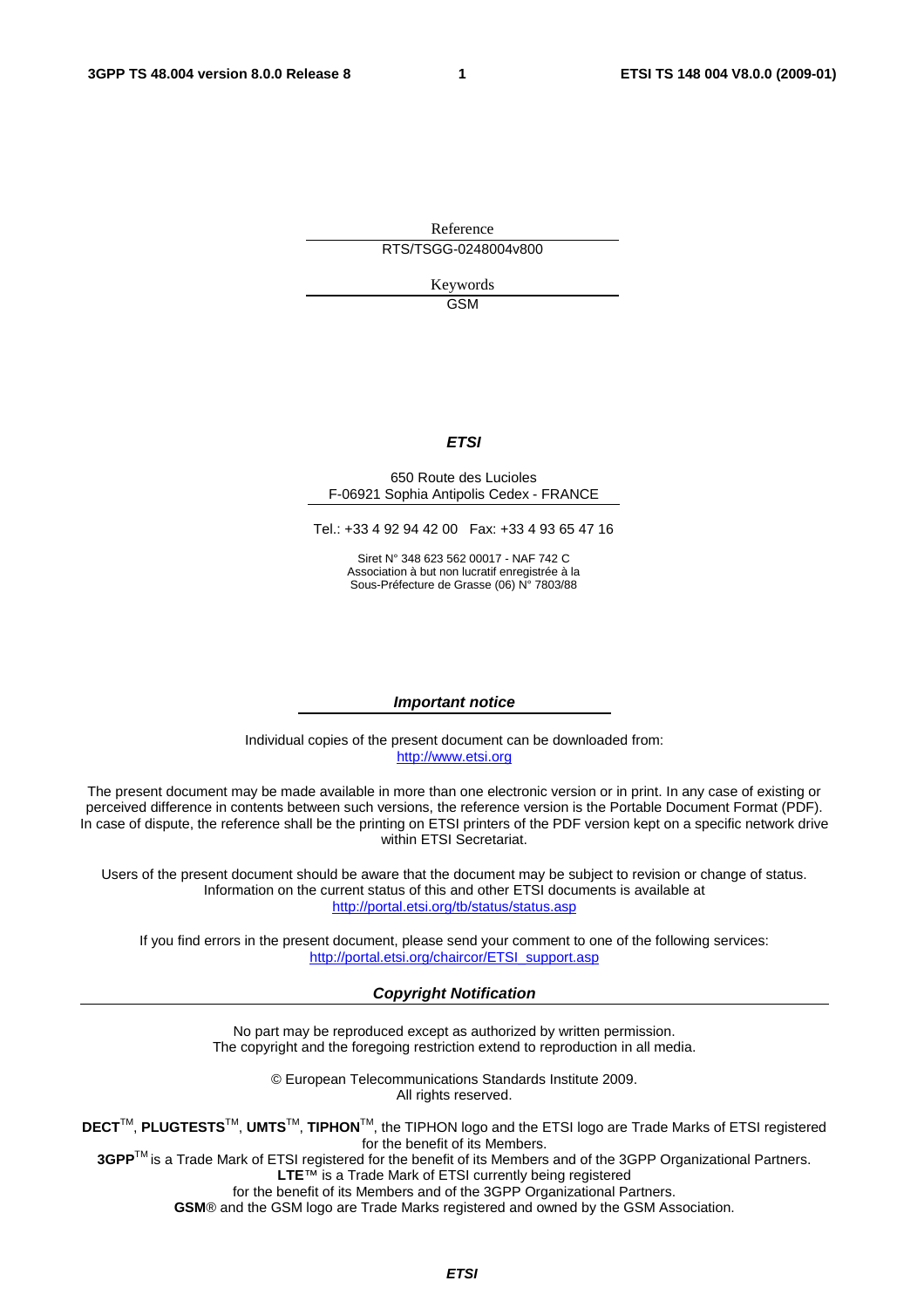### Intellectual Property Rights

IPRs essential or potentially essential to the present document may have been declared to ETSI. The information pertaining to these essential IPRs, if any, is publicly available for **ETSI members and non-members**, and can be found in ETSI SR 000 314: *"Intellectual Property Rights (IPRs); Essential, or potentially Essential, IPRs notified to ETSI in respect of ETSI standards"*, which is available from the ETSI Secretariat. Latest updates are available on the ETSI Web server ([http://webapp.etsi.org/IPR/home.asp\)](http://webapp.etsi.org/IPR/home.asp).

Pursuant to the ETSI IPR Policy, no investigation, including IPR searches, has been carried out by ETSI. No guarantee can be given as to the existence of other IPRs not referenced in ETSI SR 000 314 (or the updates on the ETSI Web server) which are, or may be, or may become, essential to the present document.

#### Foreword

This Technical Specification (TS) has been produced by ETSI 3rd Generation Partnership Project (3GPP).

The present document may refer to technical specifications or reports using their 3GPP identities, UMTS identities or GSM identities. These should be interpreted as being references to the corresponding ETSI deliverables.

The cross reference between GSM, UMTS, 3GPP and ETSI identities can be found under [http://webapp.etsi.org/key/queryform.asp.](http://webapp.etsi.org/key/queryform.asp)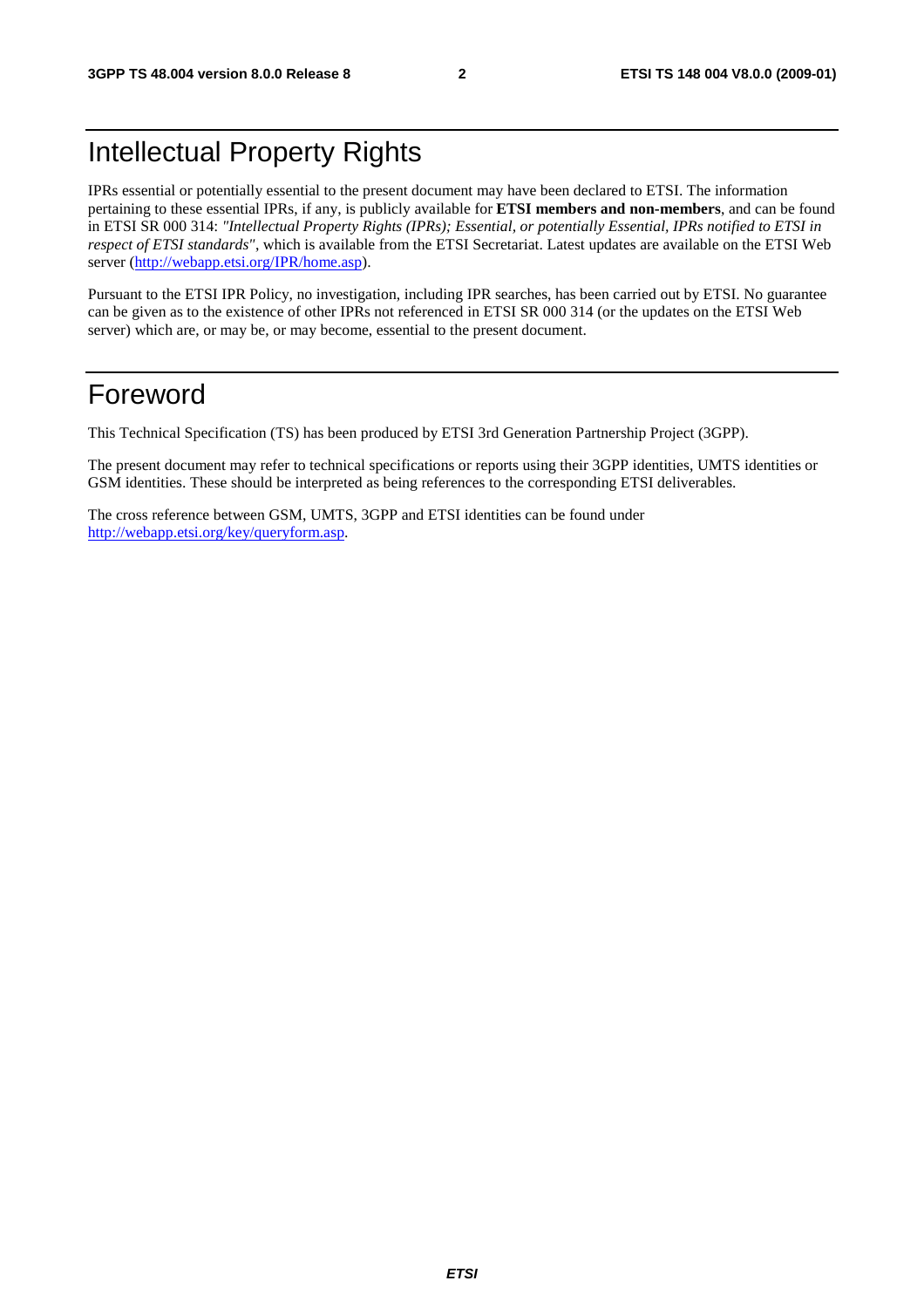### Contents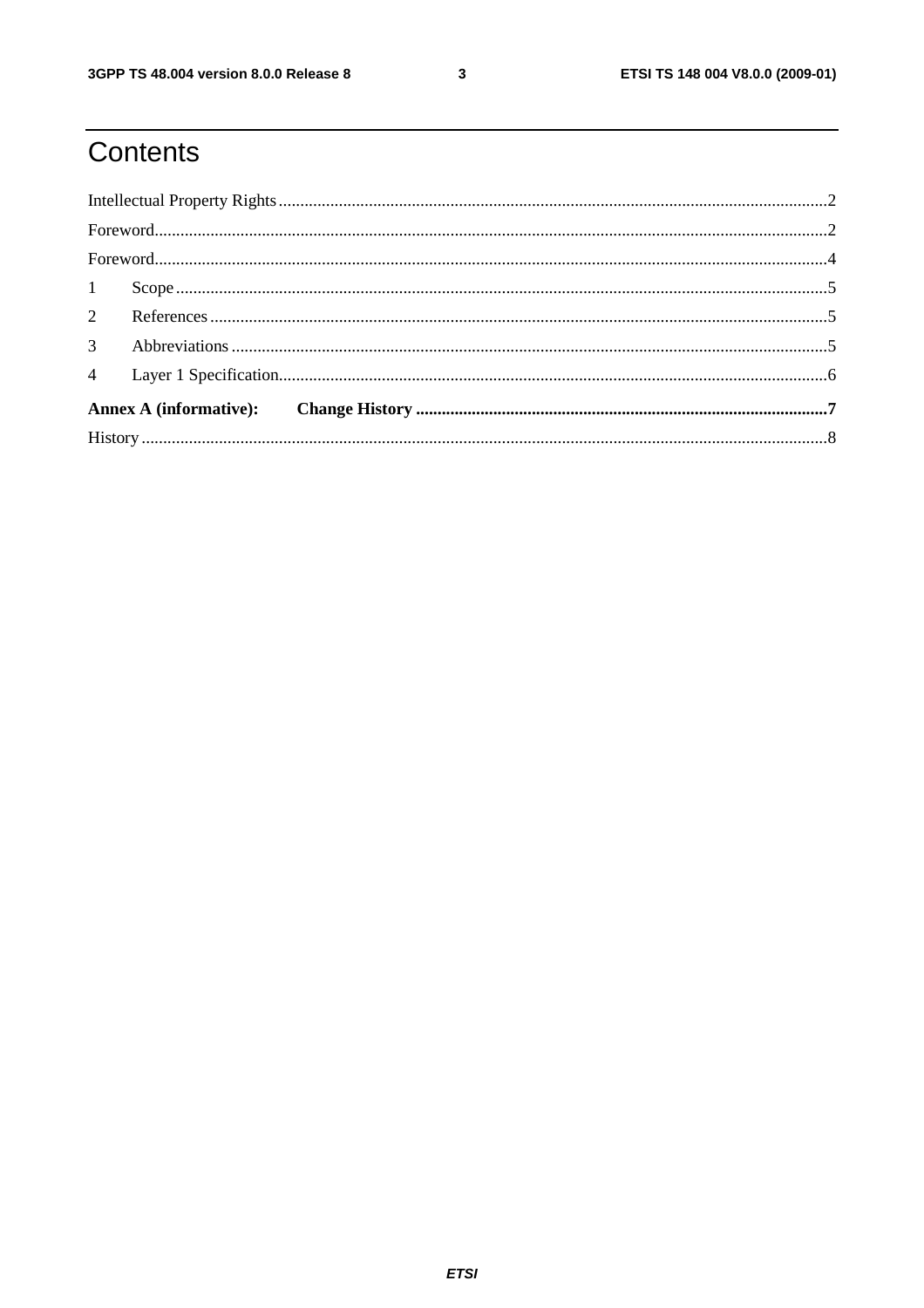### Foreword

This Technical Specification has been produced by the 3<sup>rd</sup> Generation Partnership Project (3GPP).

The contents of the present document are subject to continuing work within the TSG and may change following formal TSG approval. Should the TSG modify the contents of the present document, it will be re-released by the TSG with an identifying change of release date and an increase in version number as follows:

Version x.y.z

where:

- x the first digit:
	- 1 presented to TSG for information;
	- 2 presented to TSG for approval;
	- 3 or greater indicates TSG approved document under change control.
- y the second digit is incremented for all changes of substance, i.e. technical enhancements, corrections, updates, etc.
- z the third digit is incremented when editorial only changes have been incorporated in the document.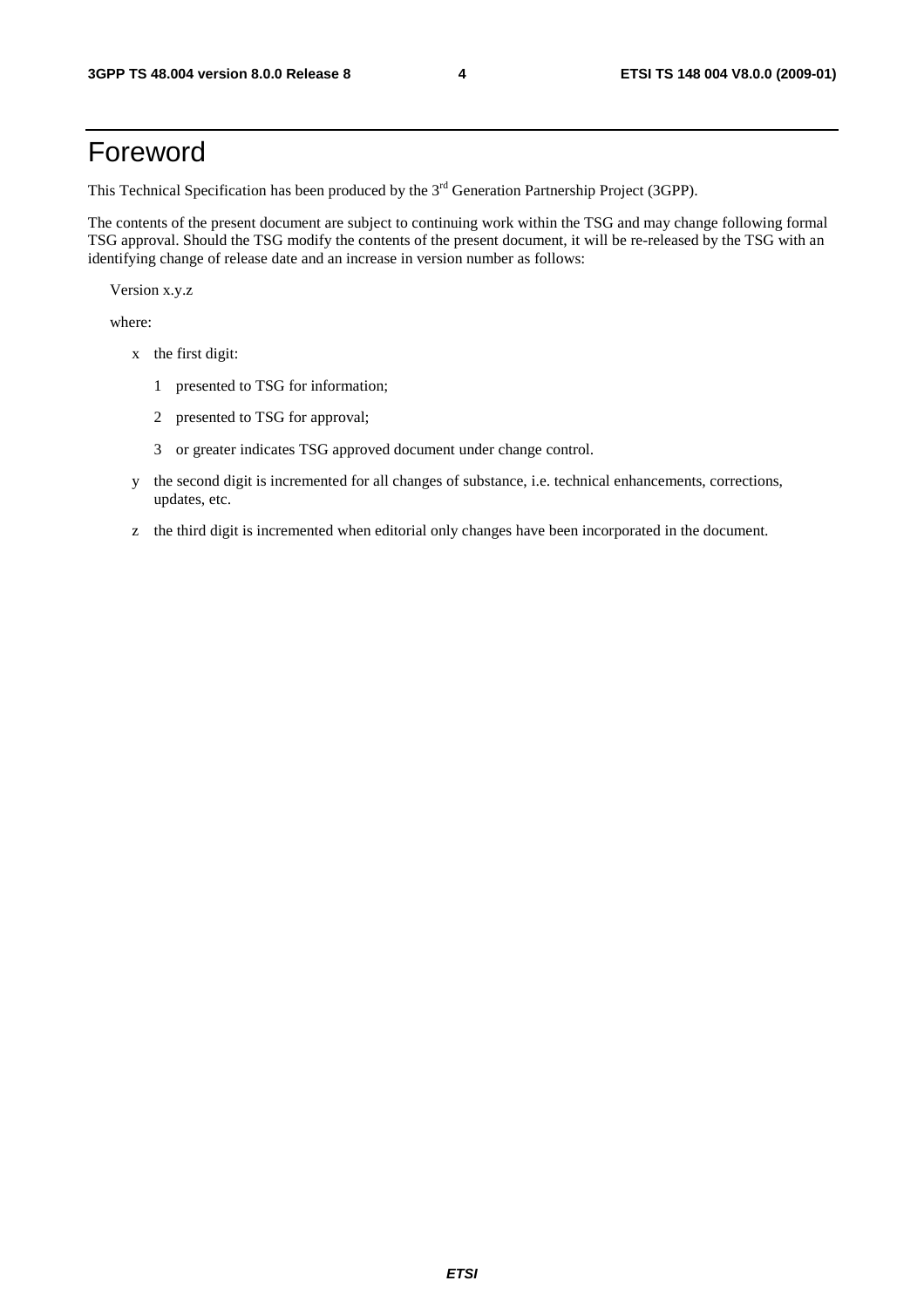#### 1 Scope

The present document defines the structure of the physical layer (layer 1) of the BSS-MSC interface for supporting traffic channels. Use of the physical layer for supporting Signalling System No.7 signalling links is covered in Technical Specification 3GPP TS 48.006.

The physical layer is the lowest layer in the OSI Reference Model and it supports all functions required for transmission of bit streams on the physical medium.

For the present document only digital transmission will be considered, the use of analogue transmission is a national concern.

#### 2 References

The following documents contain provisions which, through reference in this text, constitute provisions of the present document.

- References are either specific (identified by date of publication, edition number, version number, etc.) or non-specific.
- For a specific reference, subsequent revisions do not apply.
- For a non-specific reference, the latest version applies. In the case of a reference to a 3GPP document (including a GSM document), a non-specific reference implicitly refers to the latest version of that document *in the same Release as the present document*.
- [1] 3GPP TR 21.905: "Vocabulary for 3GPP Specifications".
- [2] ITU-T Recommendation G.705: "Characteristics of plesiochronous digital hierarchy (PDH) equipment functional blocks".
- [3] ITU-T Recommendation G.709: "Interfaces for the Optical Transport Network (OTN)".
- [4] ITU-T Recommendation G.711: "Pulse Code Modulation (PCM) of voice frequencies".
- [5] ITU-T Recommendation G.732: "Characteristics of primary PCM multiplex equipment operating at 2 048 kbit/s".
- [6] 3GPP TS 48.006: "Signalling transport mechanism specification for the Base Station System Mobile-services Switching Centre (BSS - MSC) interface".
- [7] ANSI T1.102-1993: "Digital Hierarchy Electrical Interface".
- [8] ANSI T1.403.01-1999: "Title: Network and Customer Installation Interfaces (ISDN) Primary Rate Layer 1 Electrical Interfaces Specification (Includes revision of ANSI T1.408-1990 and partial revision of ANSI T1.403-1995)".
- [9] ANSI T1.107-1995: "Digital Hierarchy Formats Specifications".
- [10] 3GPP TS 48.020: "Rate adaption on the Base Station System Mobile-services Switching Centre (BSS - MSC) interface".

#### 3 Abbreviations

For the purposes of the present document, the abbreviations gieven in 3GPP TR 21.905 [1] apply.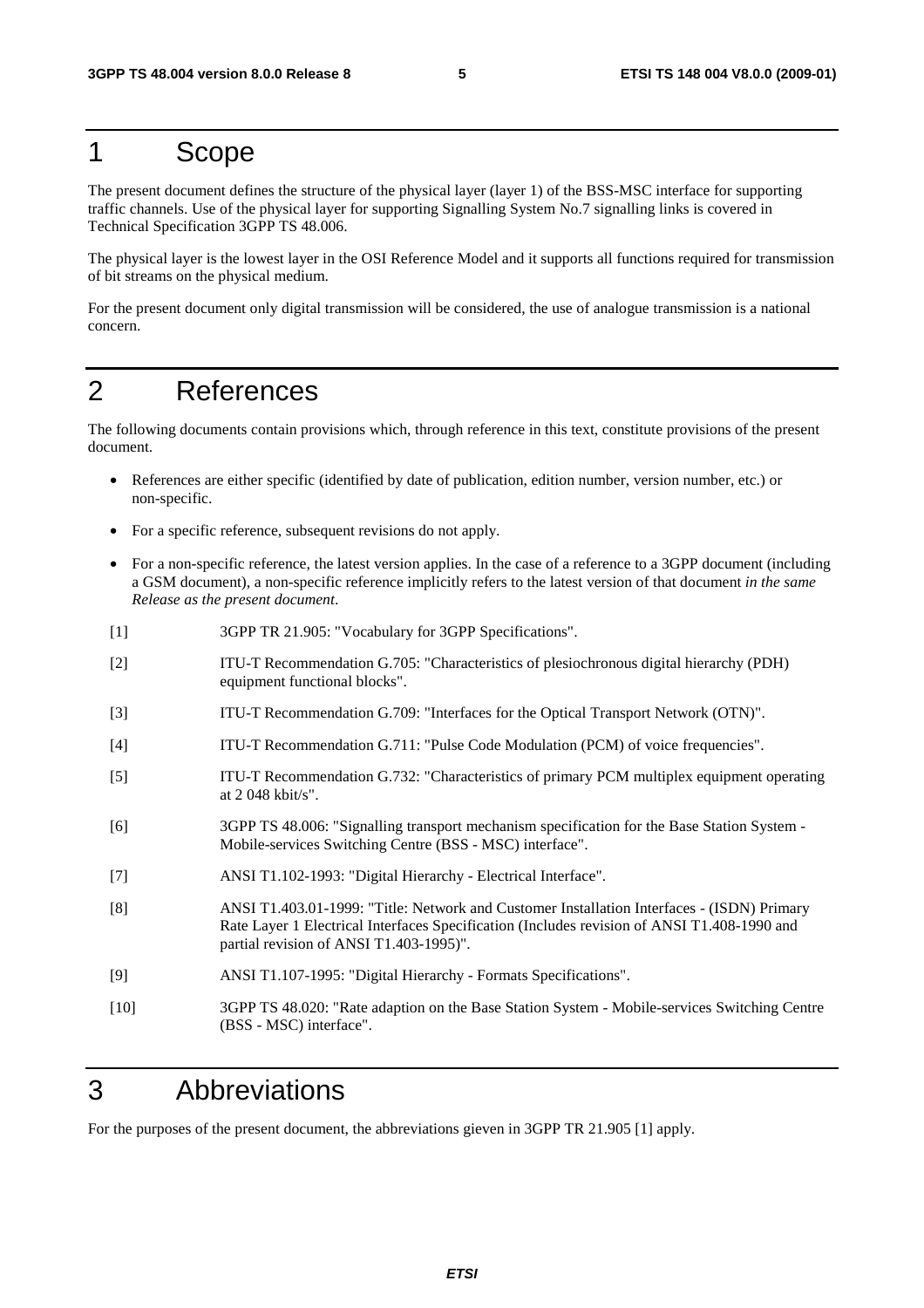### 4 Layer 1 Specification

All ITU-T recommendations referred to are Blue Book.

Layer 1 shall utilise digital transmission:

- at a rate of 2 048 kbit/s with a frame structure of 32 x 64kbit/s time slots, as specified in ITU-T Recommendation G.705 clause 3 for E1 interface; or
- at a rate of 1 544 kbit/s with a frame structure of 24 x 64 kbit/s time slots, as specified in T1.102 specification for T1 interface.

Therefore the physical/electrical characteristics are defined in ITU-T Recommendation G.703 for E1 interface or ANSI T1.403 specification T1 interface.

The functional characteristics are defined in ITU-T Recommendation G.732 clauses 2 and 3 for E1 interface or ANSI T1.107 specification for T1 interface.

Fault conditions should be treated in accordance with ITU-T Recommendation G.732 clause 4 for E1 interface or ANSI T1.403 specification for T1 interface.

Speech encoding shall be the A-law or Mu-law (for North America) as defined in ITU-T Recommendation G.711.

The idle pattern must be transmitted on every timeslot that is not assigned to a channel, and to every timeslot of a channel that is not allocated to a call. The idle pattern shall be 01010100 in ITU-T based systems and 01111111 in ANSI based systems.

Synchronisation at the BSS for the transmitted 2 048/1544 kbit/s bit stream shall be derived from the received 2 048/1 544 kbit/s bit stream.

Data encoding is covered in Technical Specification 3GPP TS 48.020.

NOTE: A predetermined number of the 56/64 kbit/s time slots may be used for signalling, to one or more base station systems. 56kbit/s is applicable to T1 interface only.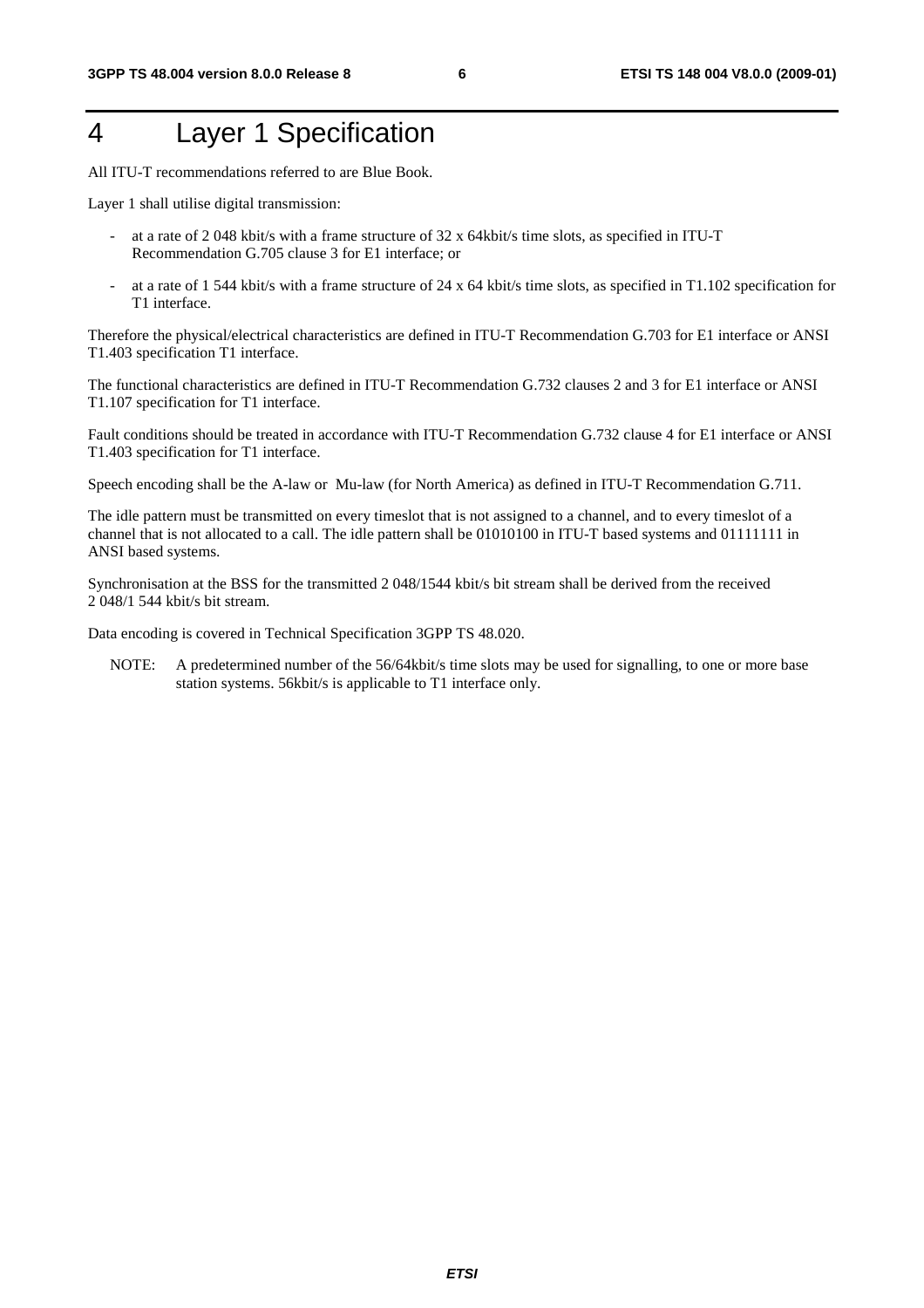### Annex A (informative): Change History

| TSG#        | TSG Doc. | ∣ CR | Rev | <b>Subject/Comment</b>                       | <b>New version</b> |
|-------------|----------|------|-----|----------------------------------------------|--------------------|
| 2008<br>Dec |          |      | . . | version created based on v7.0.0<br>Release & | 8.0.0              |